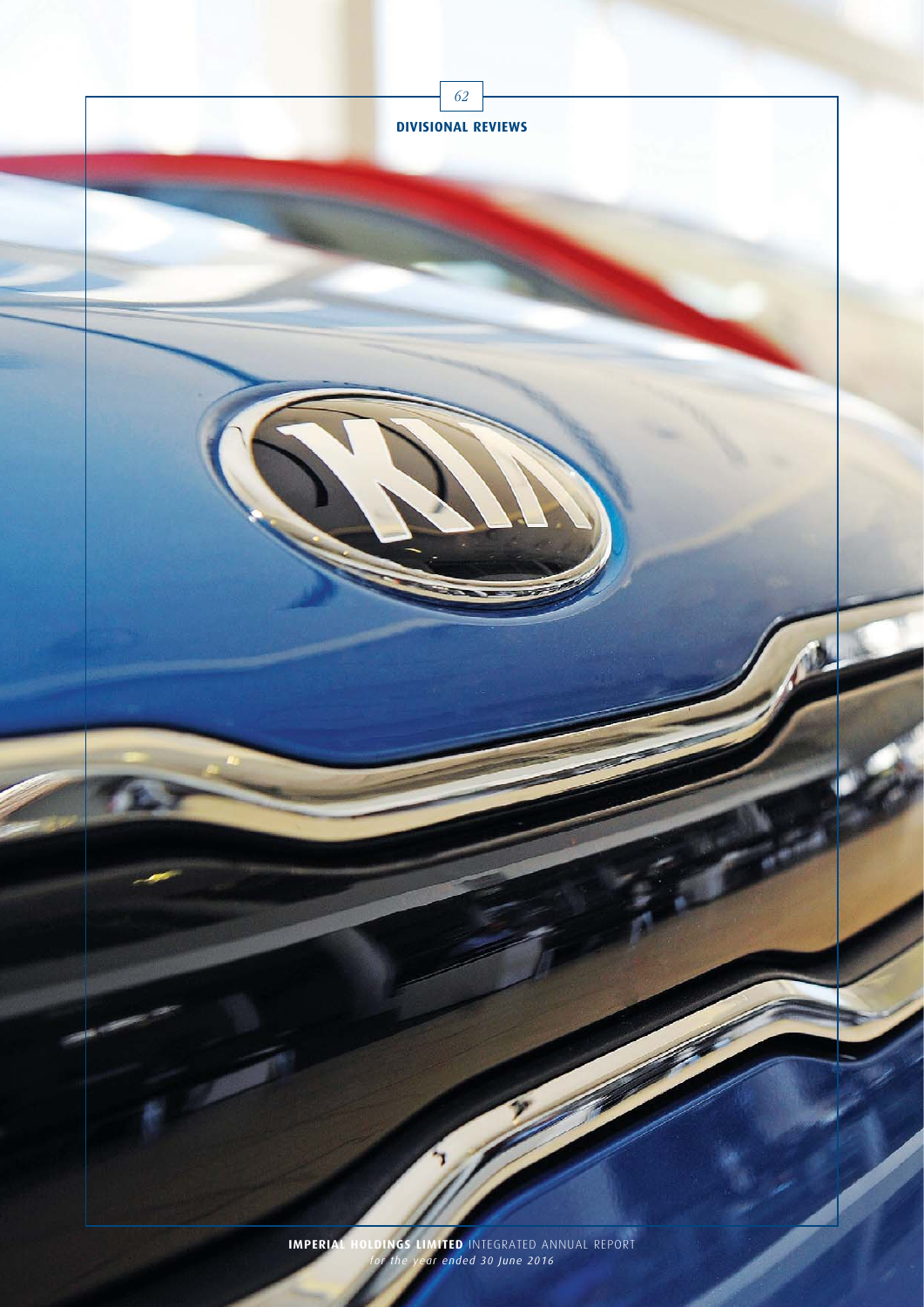

# – VEHICLES –

In line with the group's strategic objectives, the consolidation, integration and restructuring of Imperial's various vehiclerelated businesses under one division – Motus Holdings – will strengthen its position as a highly competitive and profitable distributor and retailer of vehicles and related products and services in sub-Saharan Africa and selected international markets.

Key data

|                                                 | <b>REVENUE</b> |         |                | <b>OPERATING PROFIT</b> |         |                          | <b>OPERATING MARGIN</b> |      |
|-------------------------------------------------|----------------|---------|----------------|-------------------------|---------|--------------------------|-------------------------|------|
|                                                 |                |         | 0/0            |                         |         | 0/0                      | 2016                    | 2015 |
| R million                                       | 2016           | 2015    | change         | 2016                    | 2015    | change                   | 0/0                     | 0/0  |
| Vehicle Import, Distribution and<br>Dealerships | 28 473         | 27 437  | $\overline{4}$ | 1 1 4 9                 | 960     | 20                       | 4,0                     | 3,5  |
| Vehicle Retail, Rental and<br>Aftermarket Parts | 41 045         | 37 547  | 9              | 1677                    | 1677    | $\overline{\phantom{0}}$ | 4,1                     | 4,5  |
| Motor-related Financial Services                | 1634           | 1 4 2 9 | 14             | 669                     | 620     | 8                        | 40,9                    | 43,4 |
| <b>Total Vehicles</b>                           | 71 152         | 66 413  | 7              | 3 4 9 5                 | 3 2 5 7 |                          | 4,9                     | 4,9  |

|                                              | <b>RETURN ON INVESTED</b><br><b>CAPITAL</b><br>0/0 |          |      | <b>WEIGHTED AVERAGE</b><br><b>COST OF CAPITAL</b><br>0/0 |  |
|----------------------------------------------|----------------------------------------------------|----------|------|----------------------------------------------------------|--|
|                                              | 2016                                               | 2015     | 2016 | 2015                                                     |  |
| Vehicle Import, Distribution and Dealerships | 7,2                                                | $6.4^*$  | 10,0 | $9,1^*$                                                  |  |
| Vehicle Retail, Rental and Aftermarket Parts | 14,7                                               | $15.2^*$ | 11,0 | $9,6*$                                                   |  |
| Motor-related Financial Services             | 36,3                                               | $32.7^*$ | 13,9 | $12.1*$                                                  |  |

Restated to new calculation method. See page 52.

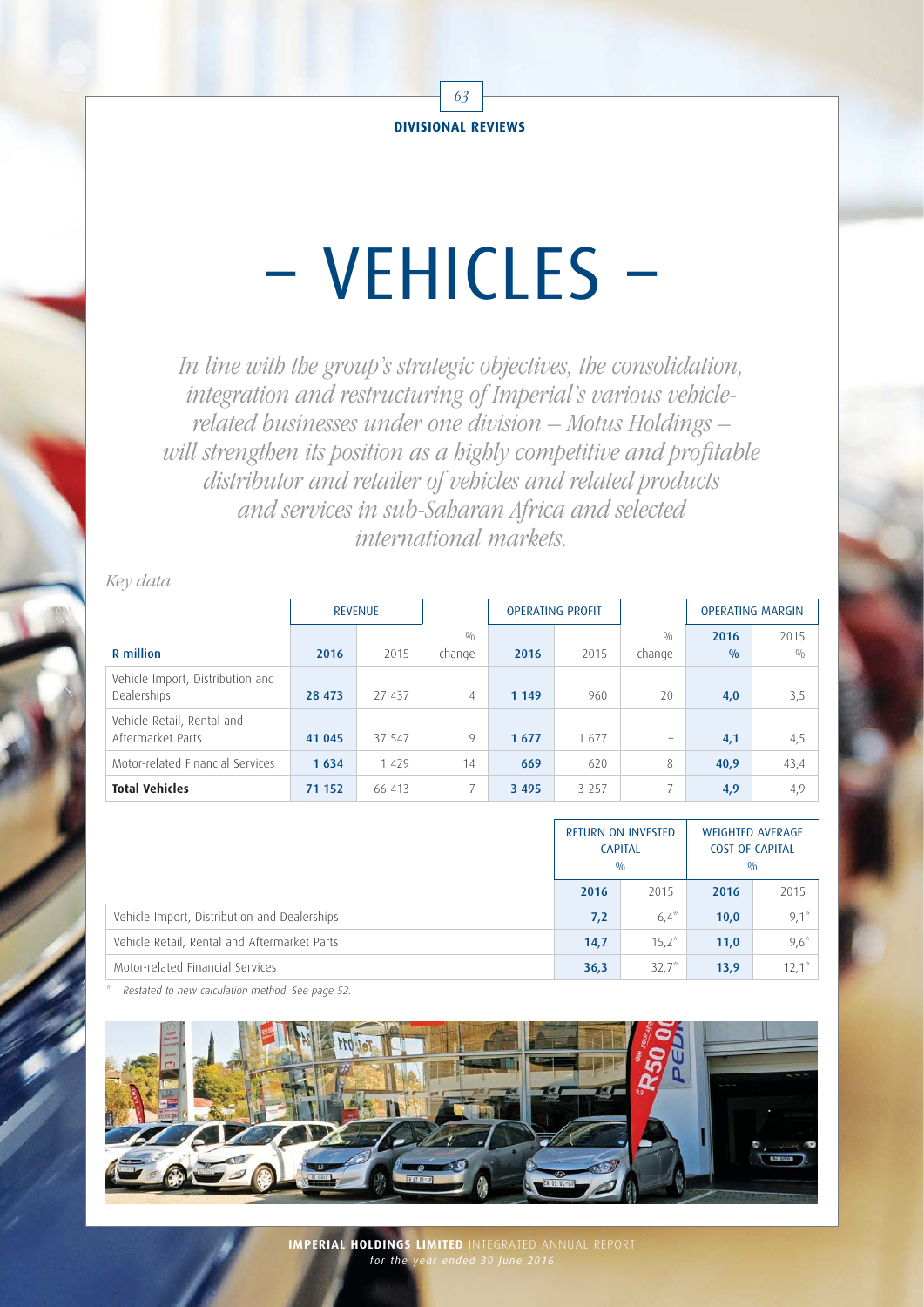64 **DIVISIONAL REVIEWS** > VEHICLES Non-financial data

### **TOTAL SCOPE 1 AND 2 CO<sub>2</sub> EMISSIONS:**

VEHICLE IMPORT, DISTRIBUTION AND DEALERSHIPS:

975 TONNES (**2015:** 66 330 tonnes)

VEHICLE RETAIL, RENTAL AND AFTERMARKET PARTS:

100 017 TONNES (**2015:** 105 451 tonnes)

# **TRAINING SPEND:**

VEHICLE IMPORT, DISTRIBUTION AND DEALERSHIPS:

R59 MILLION (**2015:** R42 million)

VEHICLE RETAIL, RENTAL AND AFTERMARKET PARTS:

R126 MILLION (**2015:** R118 million)

**NUMBER OF TRAINING HOURS:**

VEHICLE IMPORT, DISTRIBUTION AND DEALERSHIPS:

86 842 **HOURS** (**2015:** 100 542 hours)

VEHICLE RETAIL, RENTAL AND AFTERMARKET PARTS:

278 709 HOURS (**2015:** 293 176 hours)

For more on the Vehicles division's sustainable development performance, see the Sustainable Development Report online.

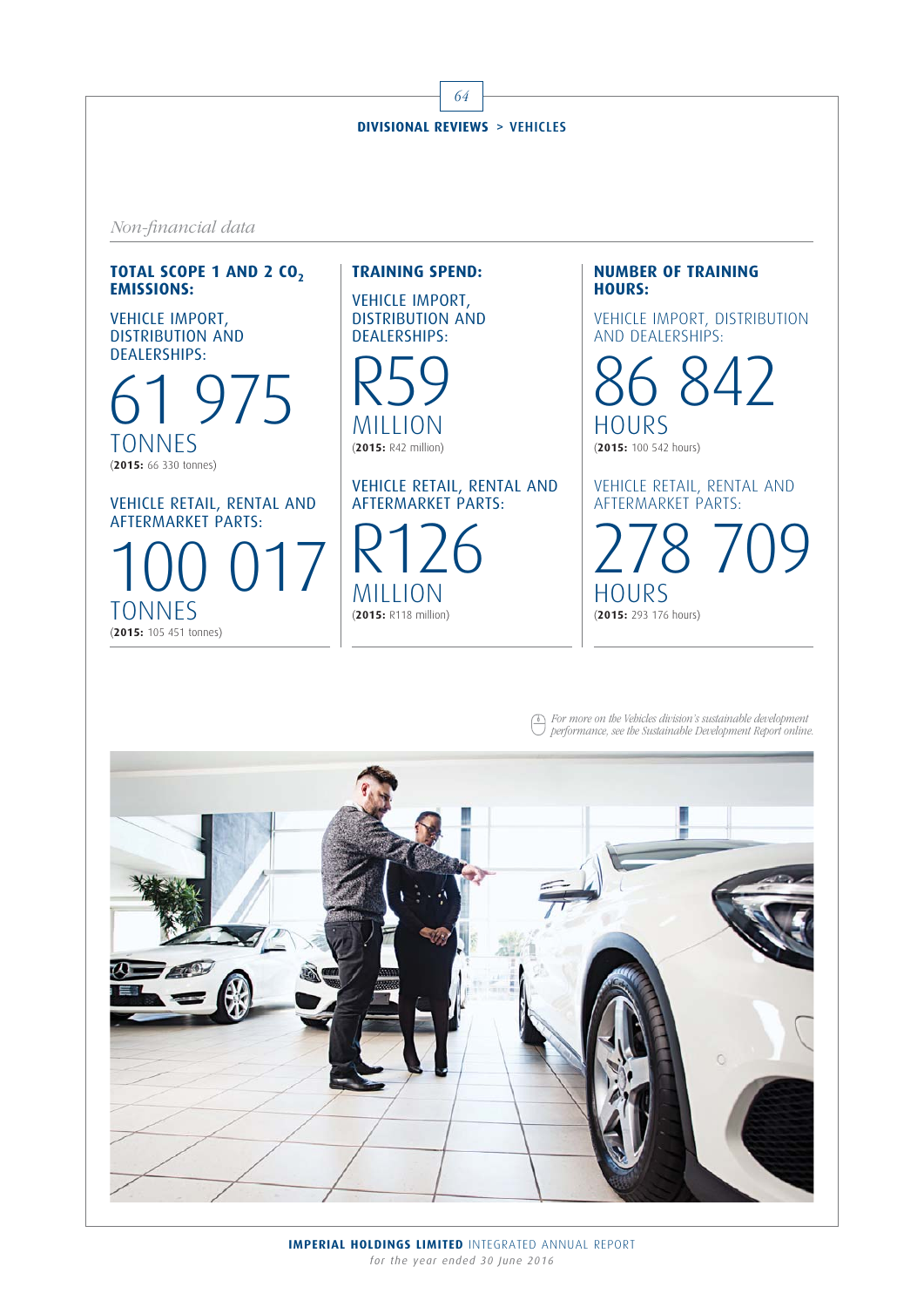| <b>VALUE DRIVERS</b>                                                                | OPERATING CONTEXT                                                                                                                                                                                                                                                                                                                                                                                                                                                                                                                                                                                                              |  |  |  |  |
|-------------------------------------------------------------------------------------|--------------------------------------------------------------------------------------------------------------------------------------------------------------------------------------------------------------------------------------------------------------------------------------------------------------------------------------------------------------------------------------------------------------------------------------------------------------------------------------------------------------------------------------------------------------------------------------------------------------------------------|--|--|--|--|
| Economic growth in<br>operating markets and<br>personal consumption<br>expenditure. | Economic growth in South Africa is expected to fall well below 1%. Together<br>$\,>$<br>with higher inflation and interest rates, consumers will continue to curtail personal<br>expenditure on durables and capital items.<br>In the UK, economic uncertainty due to the consequences of Brexit will<br>$\, >$<br>temper demand.                                                                                                                                                                                                                                                                                              |  |  |  |  |
| Performance of the South<br>African rand relative to<br>major currencies.           | > Volatility of the rand against the US dollar and euro is necessitating price increases<br>of imported vehicles and components across the vehicles value chain.<br>Positive translation impact on foreign currency earnings.<br>$\, >$                                                                                                                                                                                                                                                                                                                                                                                        |  |  |  |  |
| Growing and ageing<br>vehicle parc.                                                 | Anticipated year-on-year decline in new vehicle sales volumes.<br>$\, >$<br>Buying behaviour expected to shift towards entry-level and pre-owned vehicles.<br>$\, >$<br>Potential increase in use of grey (non-original manufacturer) vehicle parts.<br>$\, >$                                                                                                                                                                                                                                                                                                                                                                 |  |  |  |  |
| Accessibility of consumer<br>credit and regulatory<br>developments.                 | Tighter lending criteria and affordability assessments will negatively impact the<br>$\, >$<br>granting of credit.<br>In financial services, amendments to tax legislation related to company cars used<br>$\, >$<br>by Imperial dealerships staff members could reduce the demo fleet size, and as<br>a result impact rental income.<br>> Various regulatory developments related to financial services (for example<br>Protection of Personal Information Act, Treating Customers Fairly and Retail<br>Distribution Review) require close monitoring and potential early adoption if<br>competitive advantage can be gained. |  |  |  |  |
| Desirability of imported<br>brands and sales<br>channels.                           | New model introduction of key import brands (Hyundai, Kia, Renault).<br>Noticeable increase in buyers and sellers utilising digital platforms.<br>$\, >$                                                                                                                                                                                                                                                                                                                                                                                                                                                                       |  |  |  |  |
| Competitive environment.                                                            | Aggressive competition for market share among major automotive manufacturers<br>$\, >$<br>and retailers in response to declining new vehicle sales.<br>In financial services, increasing competition in the value-added products and<br>$\, >$<br>services market, particularly from banks and insurers.                                                                                                                                                                                                                                                                                                                       |  |  |  |  |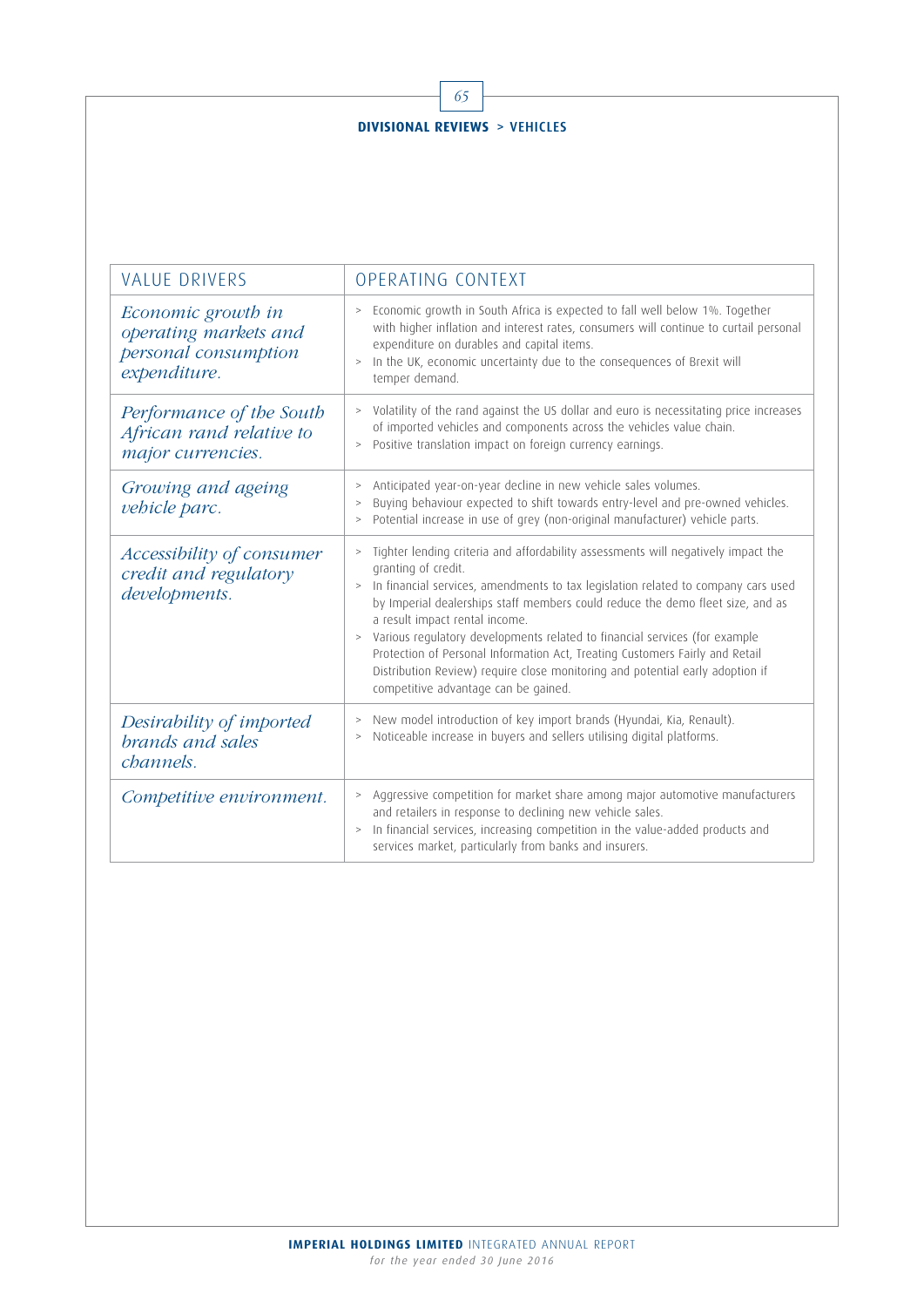# 2016 PERFORMANCE Vehicle Import, Distribution and Dealerships

Notwithstanding extremely challenging trading conditions and lower vehicle sales volumes during the year, revenue and operating profit increased by 4% and 20% respectively, resulting in an improved operating margin of 4,0%. The improved performance was seen in all three major exclusive imported brands (Hyundai, Kia and Renault). This was attributable to an expeditious trade-off of volume and margin, with the latter enhanced by assistance from OEMs, price increases and prudent currency hedging strategies. Although the rand was weaker against the euro and more so against the US dollar, the division achieved increased profitability on euro-based products in the first half. Forward cover on US dollar and euro imports currently extends to April 2017. Annuity revenue streams generated from aftersales parts and services contributed positively with revenue up 4%. The growing vehicle parc of the imported brands (over 1 million) is delivering good levels of aftermarket activity for the dealerships. The Australian operations returned a strong performance off a low base, driven by increased unit sales. The newly established African operations contributed positively to the increased growth in operating profit.

# Vehicle Retail, Rental and Aftermarket Parts

The division delivered good revenue growth, while maintaining operating profit in challenging trading conditions. Results were supported by the strong performance of the UK Commercials division, which included S&B Commercials for 12 months, and the acquisition of Humberside Tail Lifts which is included for eight months. A weaker rand supported rand-denominated results. In line with the market, lower volumes in SA Commercials resulted in a decline in operating profit, exacerbated by the disposal of two dealerships to Lereko Motors. The passenger vehicle unit sales for new vehicles declined 13% and pre-owned vehicle sales increased by 3%. Aftersales parts and services increased operating profit, supported by strong new vehicle

sales in the past three years. The aftermarket parts business performed to expectation, with improved revenue and flat operating income. The Leisure business's performance was hampered by a fire in its factory early in the financial year, although it was adequately insured. Car rental increased its revenue and market share supported by contract gains, despite a challenging and competitive operating environment. However, operating profit was negatively impacted by higher accident costs and lower profit on disposal of fleet.

# Motor-related Financial Services

Despite lower vehicle sales, revenue and operating profit grew by 14% and 8% respectively. Innovative new products and channels have improved retention and penetration rates. During the year, funds and policies held under service, maintenance, roadside assistance and warranty plans and policies were maintained. The book growth and returns from the vehicle finance alliances with financial institutions was tempered due to increased impairment provisions and challenging economic conditions.

## GUIDANCE

The division will continue to focus on retaining and growing market share. Increased used vehicle sales and the increasing retention of vehicles beyond manufacturer warranty and maintenance contract periods should contribute to greater demand for aftersales warranty and maintenance products.

All the division's businesses will focus on cost management, efficiency improvements and sales innovation.

There is no reason to anticipate an improvement in the trading conditions facing Motus Holdings in the short term. National new vehicle sales in South Africa are expected to continue to decline in response to declining private consumption expenditure, rising interest rates and tightening credit. In addition, the volatility of the rand and the currencies in the countries in which we operate, and the group's hedging policy to cover forward, will affect both competitiveness and profitability.



Flat revenue and a decline in operating profit is expected from the Import, Retail, Car Rental and Aftermarket Parts sub-division, with flat revenue and operating profit from Motor-related Financial Services.

## **STRATEGY**

In line with the group's intention to simplify its businesses, the creation of one consolidated Vehicles division, Motus Holdings, from 1 July 2016, will create opportunities to reduce costs and drive profitability through the sharing of expertise, eliminating duplication of assets, functions, effort and expenses, and minimising capital employed. Identifying and realising these opportunities will be a key focus for divisional and group leadership over the next year, with various work-streams already underway.

At the core of the division's strategic positioning is its participation in all aspects of the vehicles value chain related to the ownership, usage, running and maintenance of vehicles. In addition to diversifying its revenue base, this positioning enables the division to leverage cross-selling opportunities and synergies across its vehicles-related businesses.

From the 2017 financial year, Motus Holdings will report segmentally on two sub-divisions:

- > Import, Retail, Car Rental and Aftermarket Parts
- > Motor-related Financial Services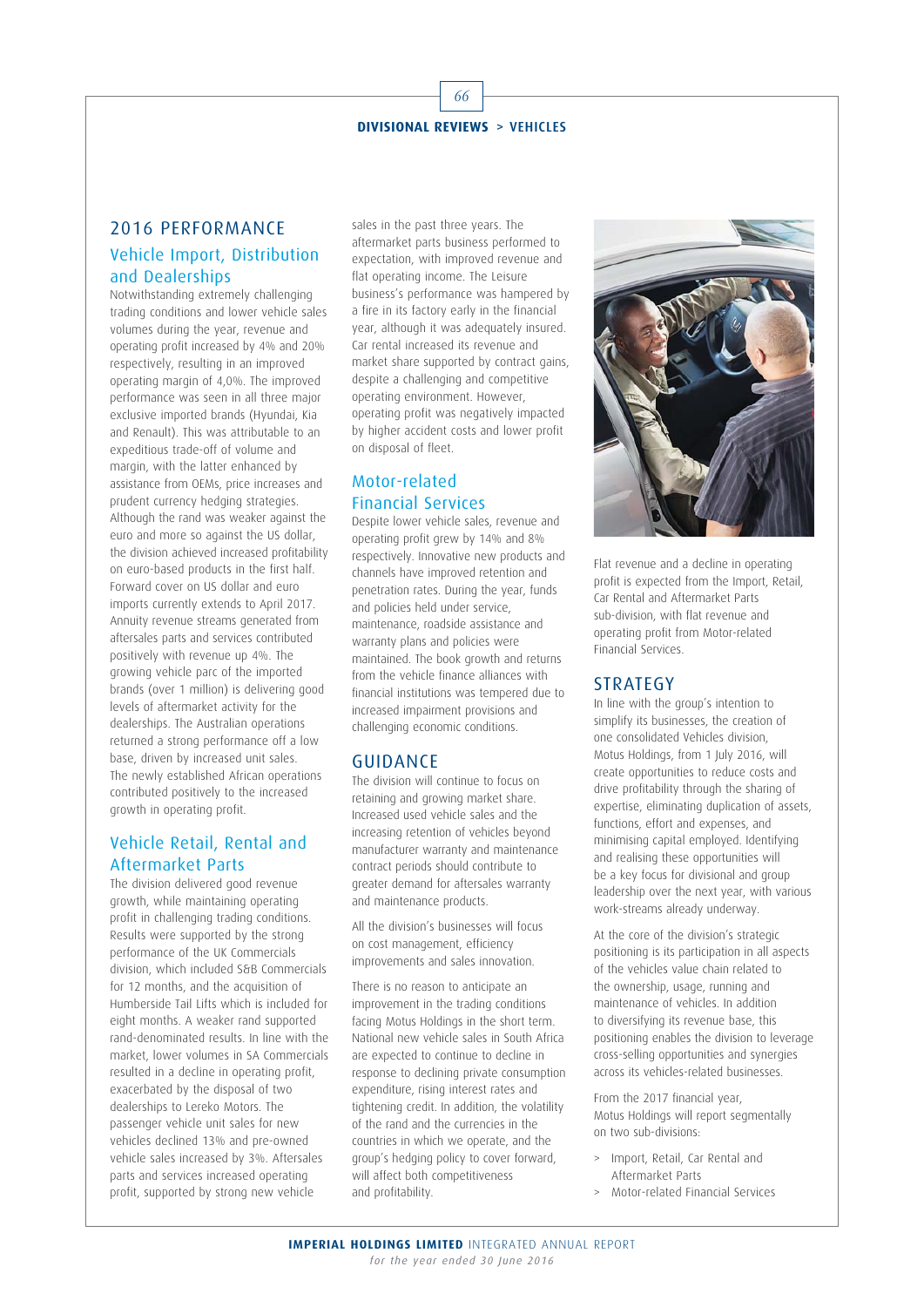However, as consolidation, integration and management restructuring has only recently commenced, this report deals with the strategy of the three sub-divisions as configured in the 2016 financial year.

## Focus on: sales innovation

In line with the Imperial group's strategy to optimise asset utilisation and pursue asset-light growth, the Vehicles division is rethinking traditional dealership models to prepare for the future of vehicle retail.

#### Showrooms

Rising real estate costs in urban centres and changing buying behaviour creates the opportunity for purely sales-focused showrooms, with centralised vehicle servicing and administrative functions housed off-site in lower-cost areas.

This approach has been successfully trialled by the Vehicle Import, Distribution and Dealerships division in Cape Town, with showrooms in the city centre to maintain brand visibility and provide convenient access to potential customers. Multi-franchise dealerships – where one dealership represents multiple brands – also creates an opportunity to reduce the number of physical single-brand dealerships.

#### Digital sales channels

Buying behaviour is increasingly moving online. In the Imperial Select business, vehicle enquiries resulting in a successful sale has increased from around 33% four years ago, to 65% in the past year. The percentage for new vehicle sales remains lower at 32%, leaving significant room to grow the conversion rate of new vehicle customers enquiring online.

Buyers are increasingly knowledgeable about their preferred vehicle, using online reviews to decide on a vehicle before visiting a dealership. This creates the need for the evolution of sales executives from providers of information, to providers of the high level of customer experience required to secure a sale. Motus Holdings will continue to invest in the skills and technologies required to be successful in this changing consumer context.

## Vehicle Import, Distribution and Dealerships

The division will seek to defend and sustainably grow market share of its directly imported vehicle brands. The shift in buying behaviour to entry-level brands – a number of which are exclusively represented by the division – is expected to contribute positively to market share. In partnership with manufacturers, the division has introduced further incentives

# Sustainable development in brief

#### People development

Skilled customer-facing employees and suitably qualified technicians are crucial to delivering superior customer service, driving sales volumes and ensuring continued utilisation for vehicle servicing and maintenance.

The division's vehicles businesses all have talent development initiatives in place. At senior levels, succession planning and developing future leaders is an ongoing focus.

## Customer satisfaction

Delivering quality, relevant products and services and an excellent customer experience are key determinants of customer satisfaction, supporting sales and ongoing utilisation of services. The division will leverage technology to continuously measure and improve customer satisfaction.

#### Transformation

In addition to being a social and moral imperative in South Africa, transformation performance in areas such as employment equity is crucial to participating in corporate and government tenders. The group's vehicles businesses have employment equity plans in place, supported by talent management frameworks.

## Compliance

The division is subject to various laws and regulations across different aspects of its value chain, requiring ongoing compliance assessments and training. The financial services businesses are registered financial services providers under South African legislation, and are therefore impacted by an increasingly complex financial services regulatory framework.

For more on these and other sustainable development topics, see the Sustainable Development Report online.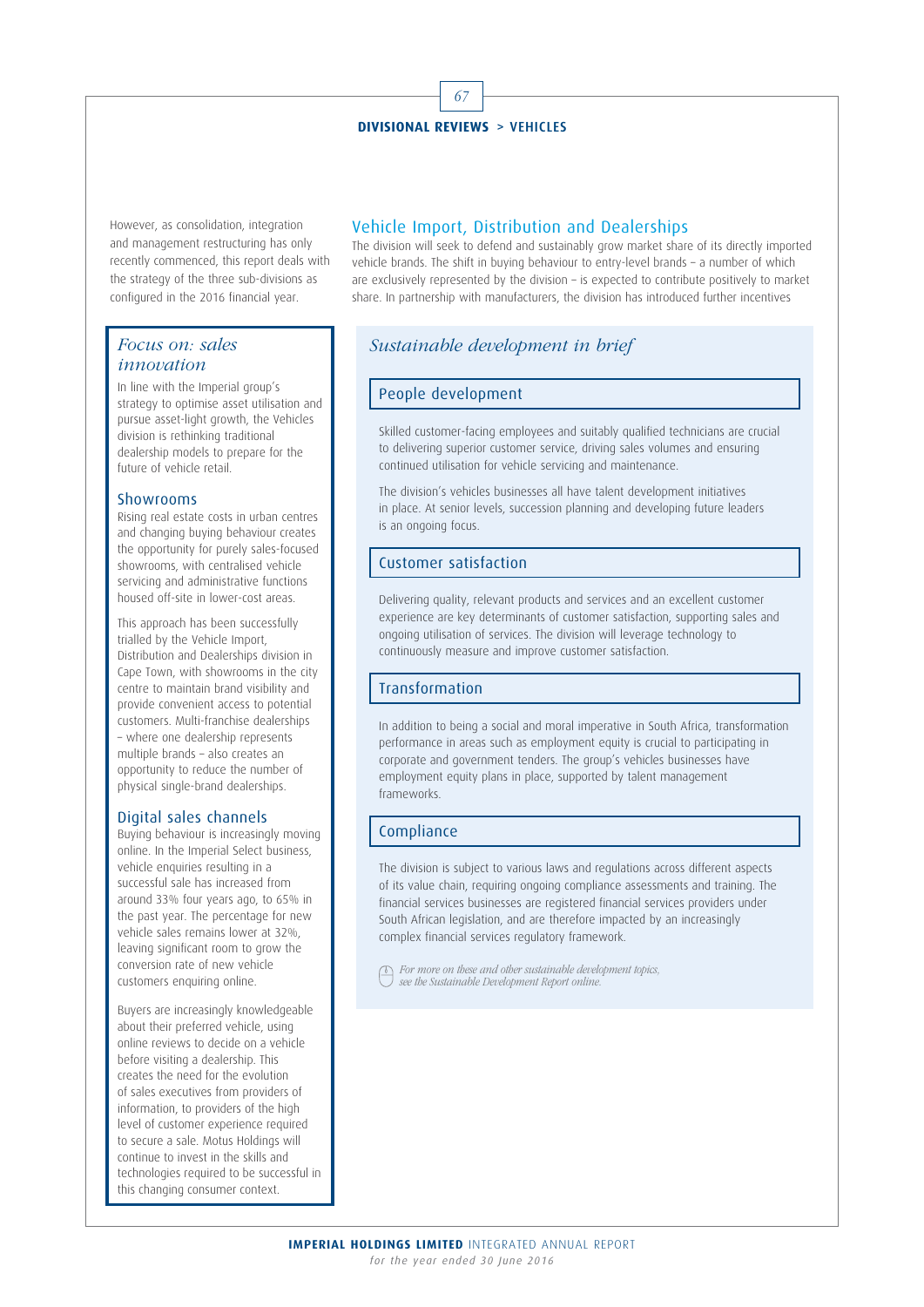

68

such as extensions of manufacturer warranty periods and maintenance plans on key brands to increase the desirability of brands under current market conditions.

The division actively manages its exposure to currency volatility. Sudden and severe exchange rate impacts are mitigated by maintaining hedging strategies together with longer-term forward cover and approved option hedging products. Sustained rand weakness has necessitated increases to vehicle selling prices, partially offset by preferential prices negotiated with manufacturers of its imported brands. As new vehicle trade in Africa is predominantly in US dollars, the division's exposure to currency shortages in countries north of South Africa is minimal.

The greater use of digital platforms by both buyers and sellers requires the division to adapt its sales approach and invest in relevant technologies. Its digital strategy includes introducing new interactive online platforms to facilitate sales, with the potential of expanding these platforms into its African operations over time.

To grow its presence in Africa, the division is considering opportunities in right-hand drive markets beyond its existing footprint of six African countries (excluding South Africa) and will look to introduce other vehicle brands into existing markets. In Australia, the introduction of new brands and the successful conversion of dealerships into multi-franchise dealerships is contributing positively to performance.

The division disposed of various non-core operations during the year and will continue to evaluate its portfolio of businesses to focus on its core importer, distribution and retail operations. Further opportunities for simplifying the business and reducing costs will be identified as part of the consolidation of Motus Holdings, with an initial focus on back-office and administrative functions.

Other simplification and cost-reduction initiatives include reassessing the division's dealer network to become more asset-light. This includes exploring opportunities to consolidate brands under multi-franchised dealerships and introducing sales-focused dealerships in